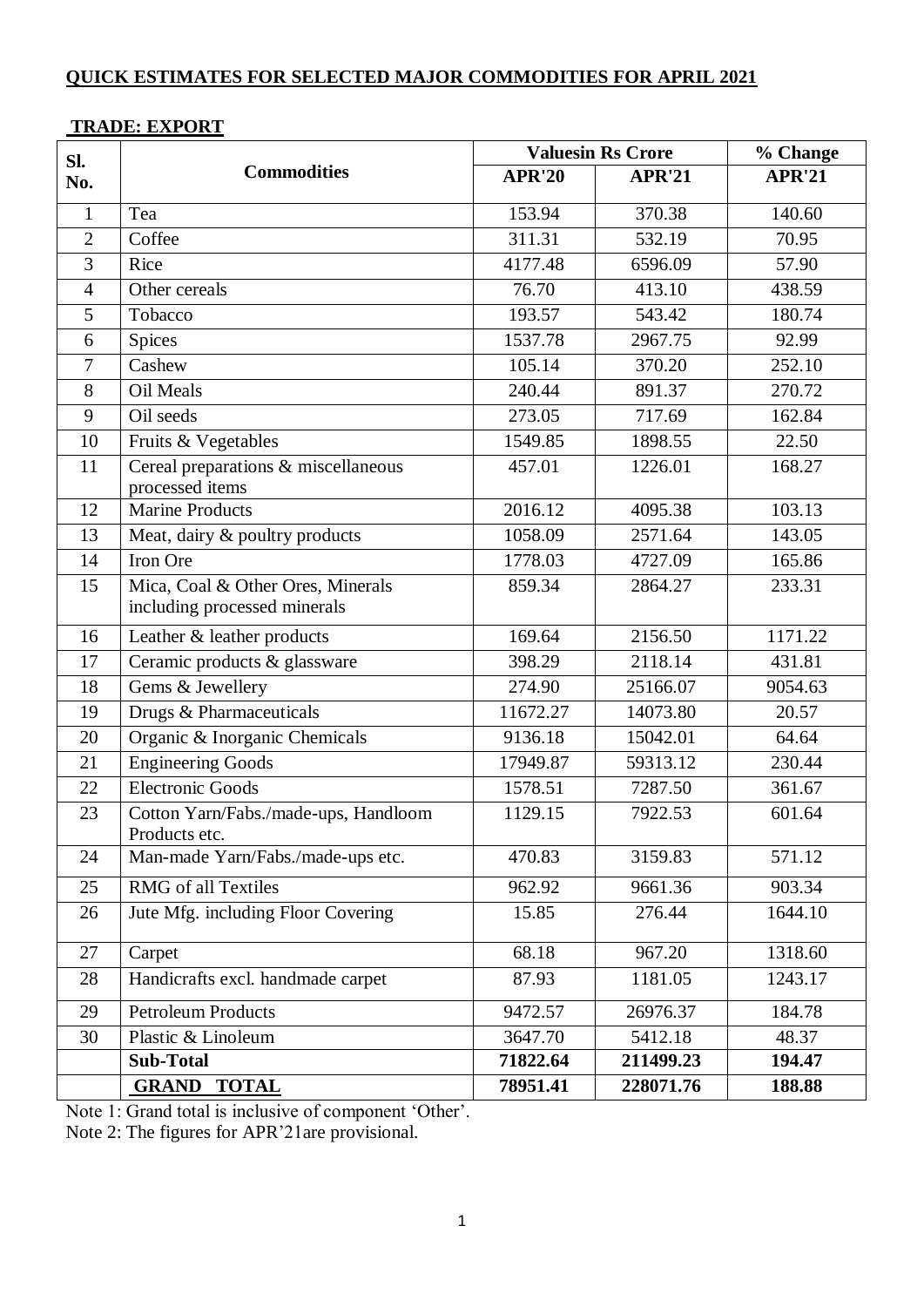## **TRADE: EXPORT**

| SI.<br>No.     | <b>Commodities</b>                                                | <b>Values in Million USD</b> |               | % Change      |
|----------------|-------------------------------------------------------------------|------------------------------|---------------|---------------|
|                |                                                                   | <b>APR'20</b>                | <b>APR'21</b> | <b>APR'21</b> |
| $\mathbf{1}$   | Tea                                                               | 20.19                        | 49.73         | 146.31        |
| $\overline{2}$ | Coffee                                                            | 40.83                        | 71.46         | 75.02         |
| 3              | Rice                                                              | 547.96                       | 885.71        | 61.64         |
| $\overline{4}$ | Other cereals                                                     | 10.06                        | 55.47         | 451.39        |
| 5              | Tobacco                                                           | 25.39                        | 72.97         | 187.40        |
| 6              | <b>Spices</b>                                                     | 201.71                       | 398.50        | 97.56         |
| $\overline{7}$ | Cashew                                                            | 13.79                        | 49.71         | 260.48        |
| 8              | Oil Meals                                                         | 31.54                        | 119.69        | 279.49        |
| 9              | Oil seeds                                                         | 35.82                        | 96.37         | 169.04        |
| 10             | Fruits & Vegetables                                               | 203.30                       | 254.93        | 25.40         |
| 11             | Cereal preparations & miscellaneous processed<br>items            | 59.95                        | 164.63        | 174.61        |
| 12             | <b>Marine Products</b>                                            | 264.46                       | 549.92        | 107.94        |
| 13             | Meat, dairy & poultry products                                    | 138.79                       | 345.32        | 148.81        |
| 14             | Iron Ore                                                          | 233.23                       | 634.75        | 172.16        |
| 15             | Mica, Coal & Other Ores, Minerals including<br>processed minerals | 112.72                       | 384.61        | 241.21        |
| 16             | Leather & leather products                                        | 22.25                        | 289.57        | 1201.44       |
| 17             | Ceramic products & glassware                                      | 52.24                        | 284.42        | 444.45        |
| 18             | Gems & Jewellery                                                  | 36.06                        | 3379.26       | 9271.21       |
| 19             | Drugs & Pharmaceuticals                                           | 1531.06                      | 1889.81       | 23.43         |
| 20             | Organic & Inorganic Chemicals                                     | 1198.40                      | 2019.82       | 68.54         |
| 21             | <b>Engineering Goods</b>                                          | 2354.50                      | 7964.46       | 238.27        |
| 22             | <b>Electronic Goods</b>                                           | 207.05                       | 978.55        | 372.62        |
| 23             | Cotton Yarn/Fabs./made-ups, Handloom<br>Products etc.             | 148.11                       | 1063.82       | 618.26        |
| 24             | Man-made Yarn/Fabs./made-ups etc.                                 | 61.76                        | 424.30        | 587.01        |
| 25             | RMG of all Textiles                                               | 126.31                       | 1297.31       | 927.08        |
| 26             | Jute Mfg. including Floor Covering                                | 2.08                         | 37.12         | 1684.62       |
| 27             | Carpet                                                            | 8.94                         | 129.87        | 1352.68       |
| 28             | Handicrafts excl. handmade carpet                                 | 11.53                        | 158.59        | 1275.46       |
| 29             | Petroleum Products                                                | 1242.52                      | 3622.34       | 191.53        |
| 30             | Plastic & Linoleum                                                | 478.47                       | 726.74        | 51.89         |
|                | <b>Sub-Total</b>                                                  | 9421.02                      | 28399.75      | 201.45        |
|                | <b>GRAND TOTAL</b>                                                | 10356.12                     | 30625.09      | 195.72        |

Note 1: Exports include Re-Exports.

Note 2: The figures for APR'21are provisional.

Note 3: Grand total is inclusive of component 'Other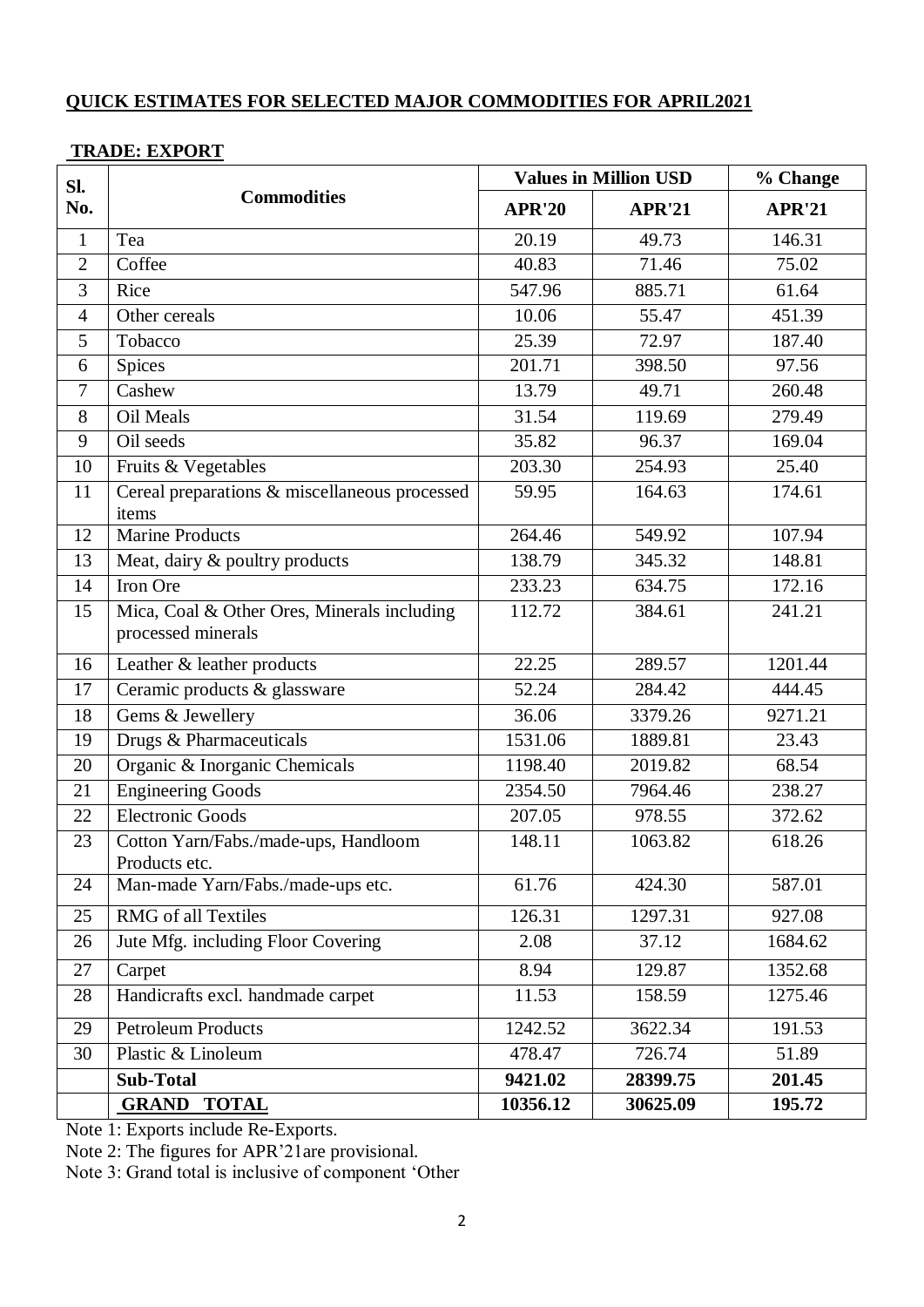## **TRADE: IMPORT**

| SI.<br>No.     | <b>Commodities</b>                           | <b>Values in Rs Crore</b> |               | % Change      |
|----------------|----------------------------------------------|---------------------------|---------------|---------------|
|                |                                              | <b>APR'20</b>             | <b>APR'21</b> | <b>APR'21</b> |
| $\mathbf{1}$   | <b>Cotton Raw &amp; Waste</b>                | 226.37                    | 248.04        | 9.57          |
| $\mathbf{2}$   | Vegetable Oil                                | 4947.75                   | 9588.56       | 93.80         |
| $\overline{3}$ | Pulses                                       | 725.53                    | 411.23        | $-43.32$      |
| $\overline{4}$ | Fruits & vegetables                          | 969.67                    | 1611.28       | 66.17         |
| 5              | Pulp and Waste paper                         | 486.64                    | 696.65        | 43.16         |
| 6              | Textile yarn Fabric, made-up articles        | 521.56                    | 1086.38       | 108.29        |
| $\overline{7}$ | Fertilisers, Crude & manufactured            | 2664.61                   | 2807.19       | 5.35          |
| 8              | Sulphur & Unroasted Iron Pyrites             | 8.71                      | 138.37        | 1488.63       |
| 9              | Metaliferrous ores & other minerals          | 2015.66                   | 4703.43       | 133.34        |
| 10             | Coal, Coke & Briquettes, etc.                | 9110.87                   | 14820.70      | 62.67         |
| 11             | Petroleum, Crude & products                  | 35537.22                  | 80968.76      | 127.84        |
| 12             | Wood & Wood products                         | 1913.74                   | 3762.35       | 96.60         |
| 13             | Leather & leather products                   | 212.77                    | 399.06        | 87.55         |
| 14             | Organic & Inorganic Chemicals                | 9889.74                   | 16700.62      | 68.87         |
| 15             | Dyeing/tanning/colouring materials           | 1180.13                   | 2171.76       | 84.03         |
| 16             | Artificial resins, plastic materials, etc.   | 5684.63                   | 13253.62      | 133.15        |
| 17             | Chemical material & products                 | 3673.03                   | 6637.87       | 80.72         |
| 18             | Newsprint                                    | 327.33                    | 172.54        | $-47.29$      |
| 19             | Pearls, precious & Semi-precious stones      | 15.71                     | 18400.05      | 117023.17     |
| 20             | Iron & Steel                                 | 5200.34                   | 8804.40       | 69.30         |
| 21             | Non-ferrous metals                           | 3411.10                   | 9805.95       | 187.47        |
| 22             | Machine tools                                | 1197.96                   | 2349.57       | 96.13         |
| 23             | Machinery, electrical & non-electrical       | 10844.39                  | 22760.45      | 109.88        |
| 24             | Transport equipment                          | 4092.11                   | 10863.53      | 165.48        |
| 25             | Project goods                                | 410.29                    | 769.29        | 87.50         |
| 26             | Professional instrument, Optical goods, etc. | 1364.05                   | 3365.06       | 146.70        |
| 27             | Electronic goods                             | 12277.26                  | 37682.97      | 206.93        |
| 28             | Medicinal & Pharmaceutical products          | 3309.45                   | 5011.71       | 51.44         |
| 29             | Gold                                         | 21.61                     | 46462.75      | 214905.78     |
| 30             | Silver                                       | 790.95                    | 88.60         | $-88.80$      |
|                | <b>Sub-Total</b>                             | 123031.18                 | 326542.74     | 165.41        |
|                | <b>GRAND TOTAL</b>                           | 130525.08                 | 340505.06     | 160.87        |

Note 1: Grand total is inclusive of component 'Other'.

Note 2: The figures for APR'21are provisional.